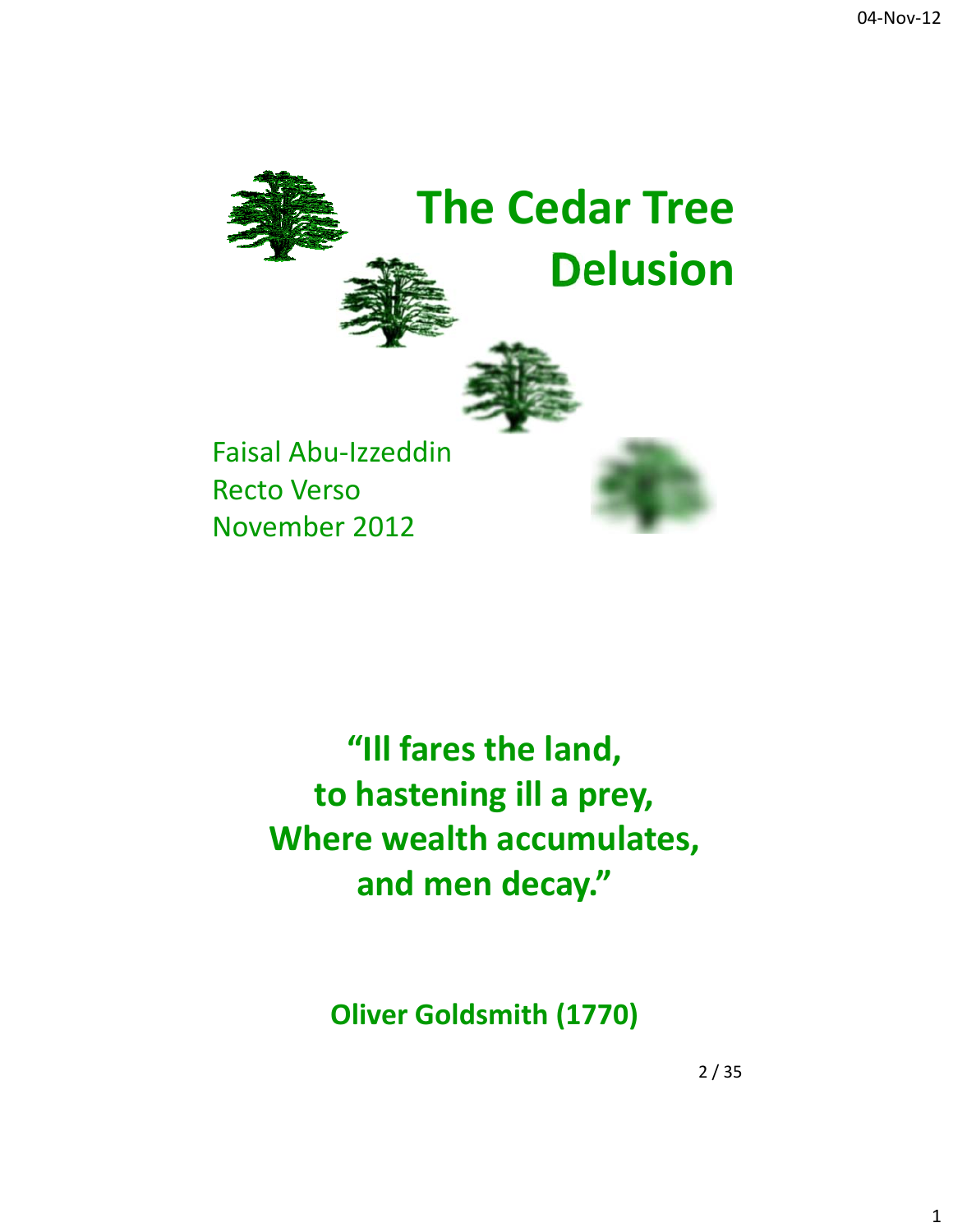# **Environmental Situation Today**

- Cedars are 3% of total forest cover
- Stop praising the cedars in public & destroy them in private
- Human greed & ignorance going back to *Gilgamesh*
- Cedars proclaimed to be sacred, noble, magnificent
- The "cedar tree delusion": disturbing double standard
- Lebanon perfected the art of exaggeration re cedar
- Put an end to "dominion" & "cedar tree delusion"

3 / 35

## **The Landscape**

- "Elsewhere man has cultivated the land: In the Lebanon, he has made it." Urquhart
- Oldest humanized landscape in the world
- Forest and its animals were thought inexhaustible
- Men and goats both greedy took what they wanted
- For centuries no guardians of the public interest in forests and topsoil (Douglas,1951)
- "Five thousand years of service to civilization has left the Lebanese highlands a permanently degraded vestige of their former glory." Eric Ekholm,1976)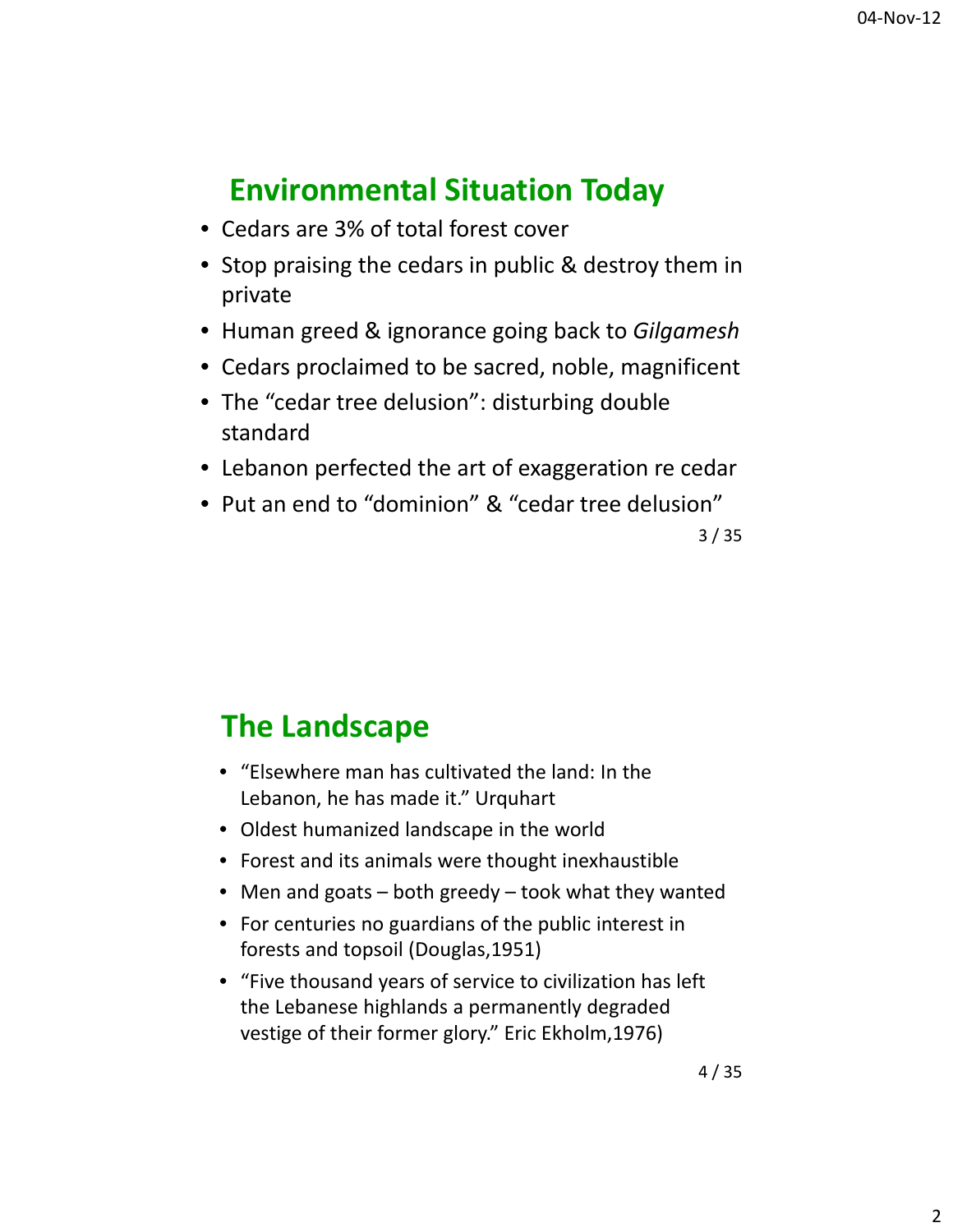# **The Cedar Tree**

- Arz Lubnan / Cedar of Lebanon / *Cedrus libani*
- erez (eres) as it appears in the Scripture
- (se‐der) is derived from the Arabic kedr meaning worth
- "Cedar" also used for other trees
- Genus Cedrus, and Species C. libani.
- Threatened in Lebanon and restricted in Syria
- Plentiful in Turkey

5 / 35

## **How Many Kinds of Cedars?**

- Lebanon cedar [*Cedrus libani*] branches are level
- Atlas cedar [*Cedrus atlantica*] branches ascend
- Deodar cedar [*Cedrus deodara*] branch descend
- Cyprus cedar [*Cedrus brevifolia*] has short leaves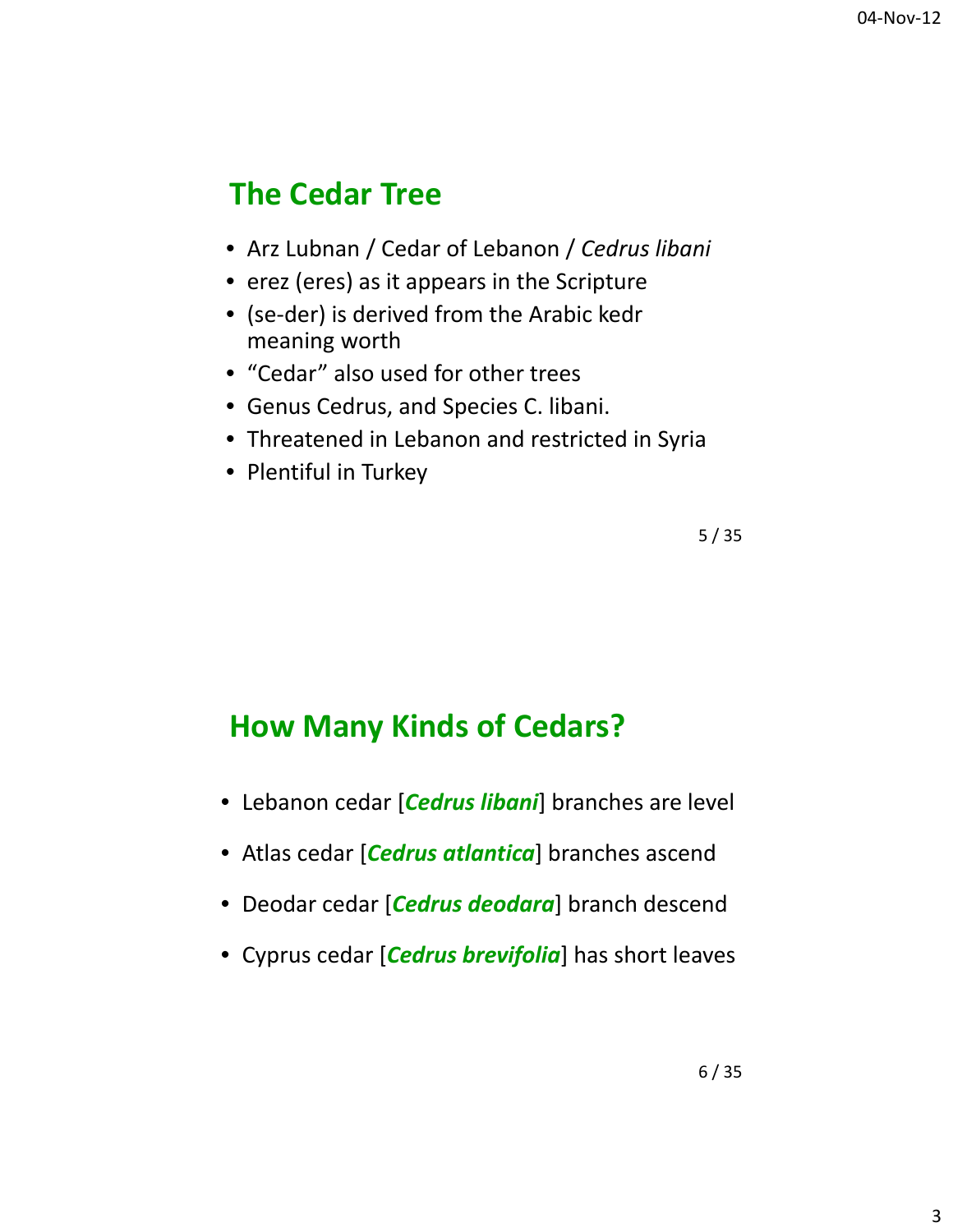#### **Where Cedars Grow Best**

- Western side of Mount Lebanon facing the Mediterranean sea
- Annual precipitation usually exceeds 1000 millimeters
- Cold winters and warm summers
- Gilgamesh had to cross 'seven mountains' to forest
- In the early Sumerian era the 'Cedar Mountain' was 'edge of the world'
- The envoy of Thutmosis III traveled "above the clouds" to cedar forests

7 / 35

## **The Uses of the Cedar (Slide 1/3)**

- **Aroma**: "and the smell of thy garments is like the smell of Lebanon" Song of Solomon
- **Preservative**: resists rot and insect damage as well as being very durable
- **Ships**: Triremes / merchant ships / Cleopatra's Nile barges / solar ships
- **Burial**: sarcophagi and cedar resin for mummification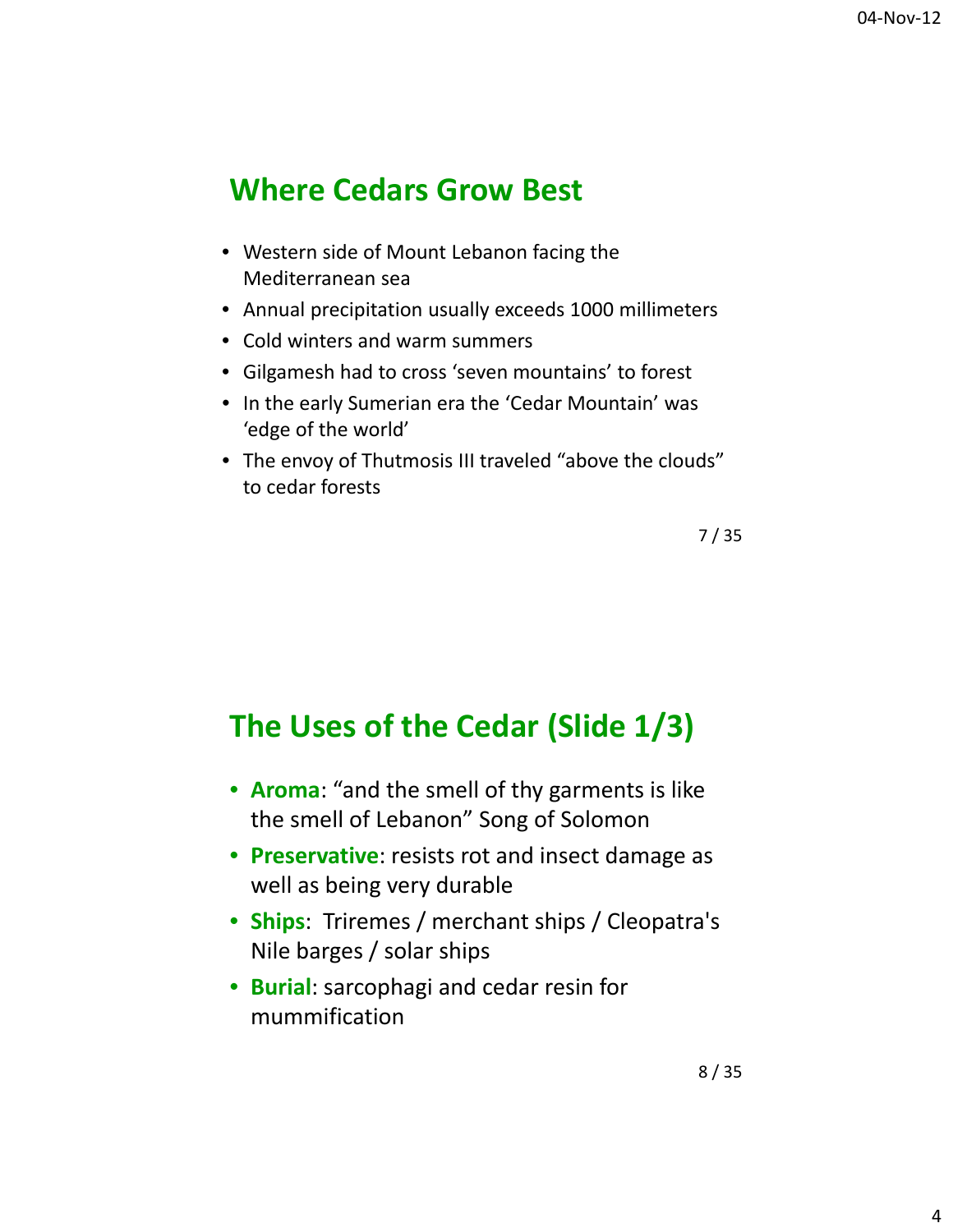# **The Uses of the Cedar (Slide 2/3)**

- **Palaces**: Assyrian King Ashurnasirpal ordered cedar for the beams of his palace
- **Temples**: roofs of the Temple of Diana at Ephesus / Temple of Solomon at Jerusalem
- **Churches**: Helen mother of Constantine in the Church of the Holy Sepulcher, Jerusalem
- **Baalbeck**: Few examples of cedar wood for construction in Lebanon
- **Firewood**, **charcoal**, **and lime**: **P**rime agents of forest degradation over last thousand years

9 / 35

## **The Uses of the Cedar (Slide 3/3)**

- **Medicinal uses**: Everything from green needles to bark is of benefit to people
- **Disinfectants**: bactericidal and fungicidal properties of the cedar are amazing
- **Aroma therapy**: essential oil to combat infectious diseases of the respiratory tract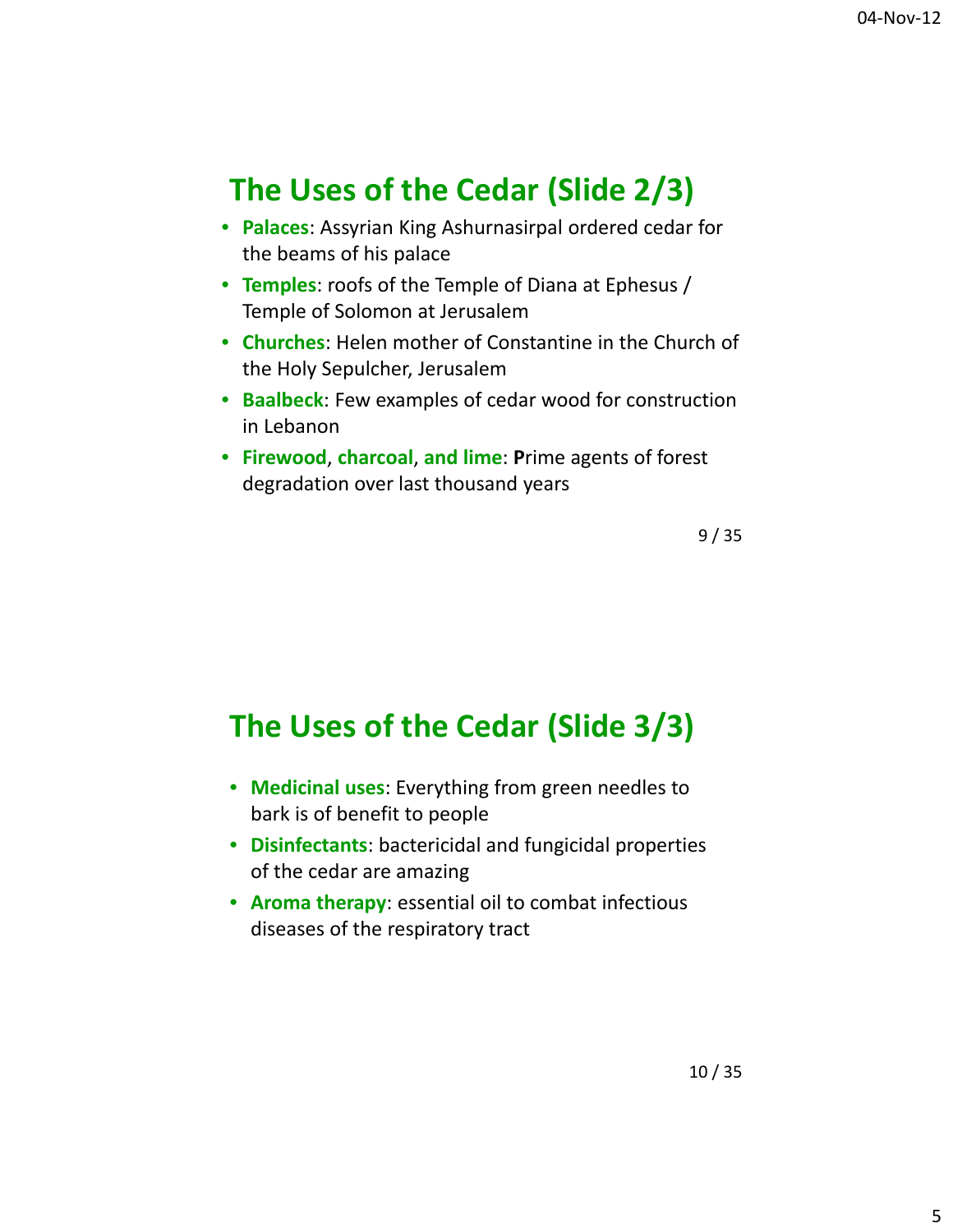## **Cedars and Religion**

- Cedar famous long before the Bible or the Koran
- The word cedar is mentioned 75 times in the Bible
- Attributes of strength, beauty, endurance, grandeur, majesty, dignity, and nobility
- The righteous are compared to a cedar "… he shall grow like a cedar in Lebanon" (Psalms)
- Destruction of the cedars became the symbolism of dire calamity and disaster
- "Open thy doors. O Lebanon, that the fire may devour thy cedars." (Zechariah)
- The cutting of the cedar seen as the destruction of world-empires – the end of history

11 / 35

#### **Symbolism of the Cedar**

- In Lebanon the legendary cedar is a powerful symbol "land of the cedars"
- Features on national flag, national airline, govt. logos, AUB, currency and other logos
- Feature of books, poetry, post cards, posters and art
- Why must the "Cedars of God" be restricted to a part of Lebanon?
- The cedars of Bsharre is misleadingly referred to as "The Cedars" (Al‐Arz)
- Luther Burbank : "what greater marker can one have than the cedar of Lebanon."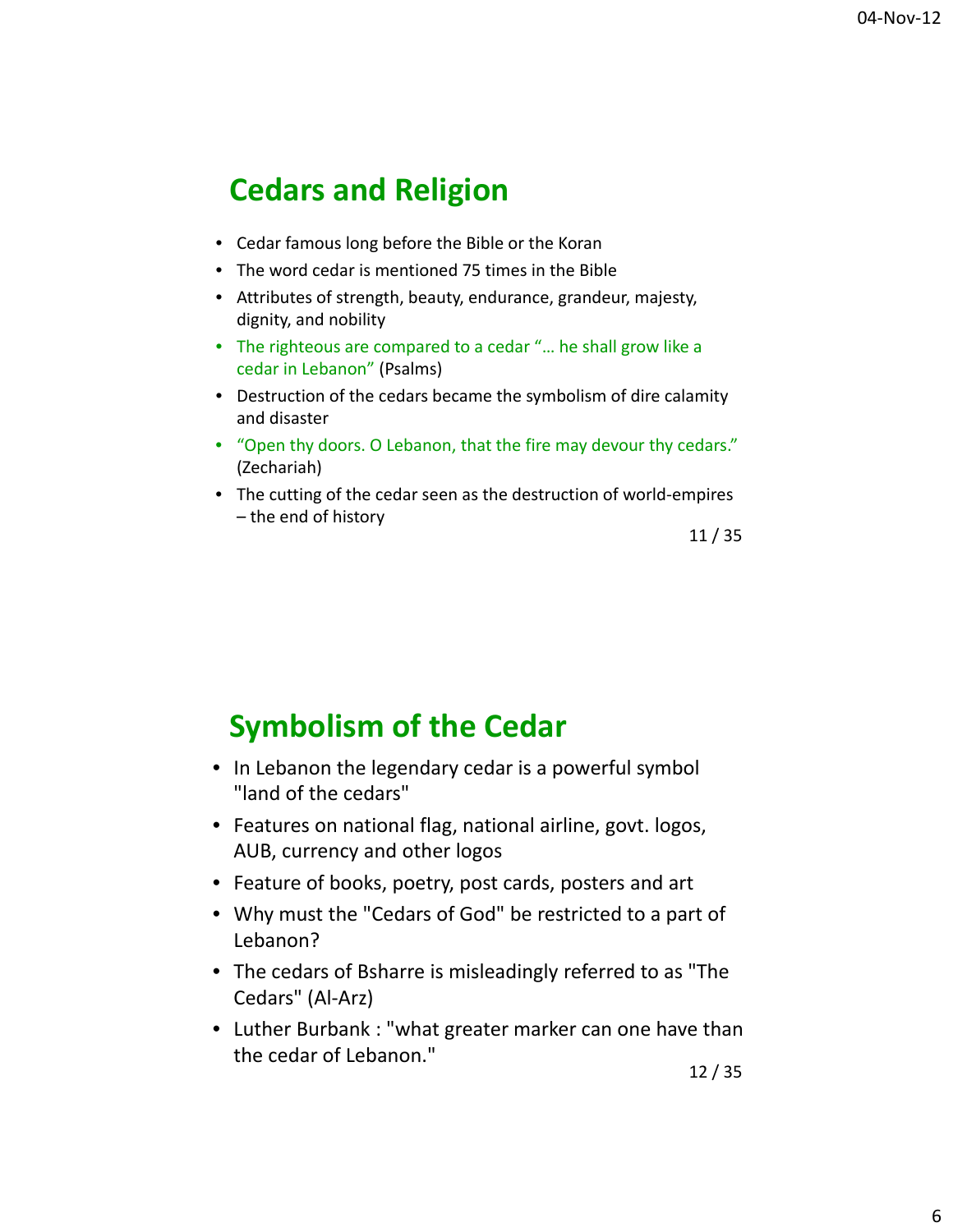# **A Cedar Myth**

- Formation of the Bekaa valley
- The twin ranges and the famous Levantine Rift Valley
- According to the Epic of Gilgamesh, they were formed when Gilgamesh and Humbaba fought in the cedar forest thereby causing the mountain chain to split in two
- "At the heels of their feet the earth burst asunder, they shattered, as they whirled, mounts Sirion and Lebanon."

13 / 35

## **The Lebanese Flag**

- The present flag was adopted in 1943 after independence
- The cedar tree first appeared in 1861 when Lebanon was part of the Ottoman Empire
- From 1918‐1943 the colonial French Tricolor was hoisted over all the government buildings
- American University of Beirut preferred to fly a white emblem with a cedar tree
- The funds allocated in the national budget to protect the cedar are shameful
- The cedar tree occupies 20% of the area of the flag yet receives 0.03% of national budget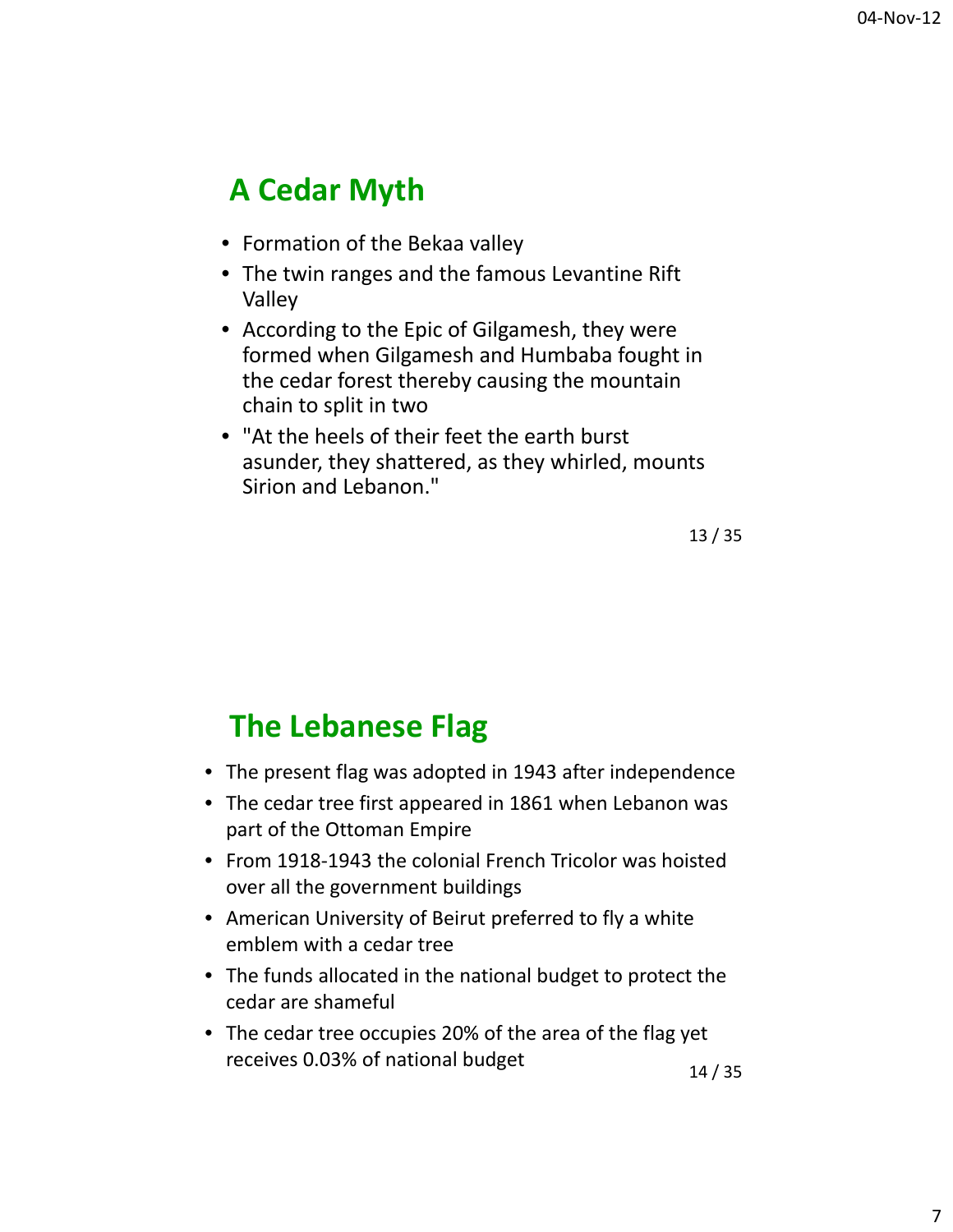# **A History Of Deforestation**



## **The Phoenicians**

- "That was the heart of our history ‐ timber… Neither Egypt nor Mesopotamia had good wood." Emir Maurice Chehab (1974)
- "Cedar timber provided a resource with which their thalassocracy (dominion of the seas) was established." Dimitri Baramki
- The Phoenicians needed timber for their new triremes, and defiantly got it from the Persian reserves "paradeisos".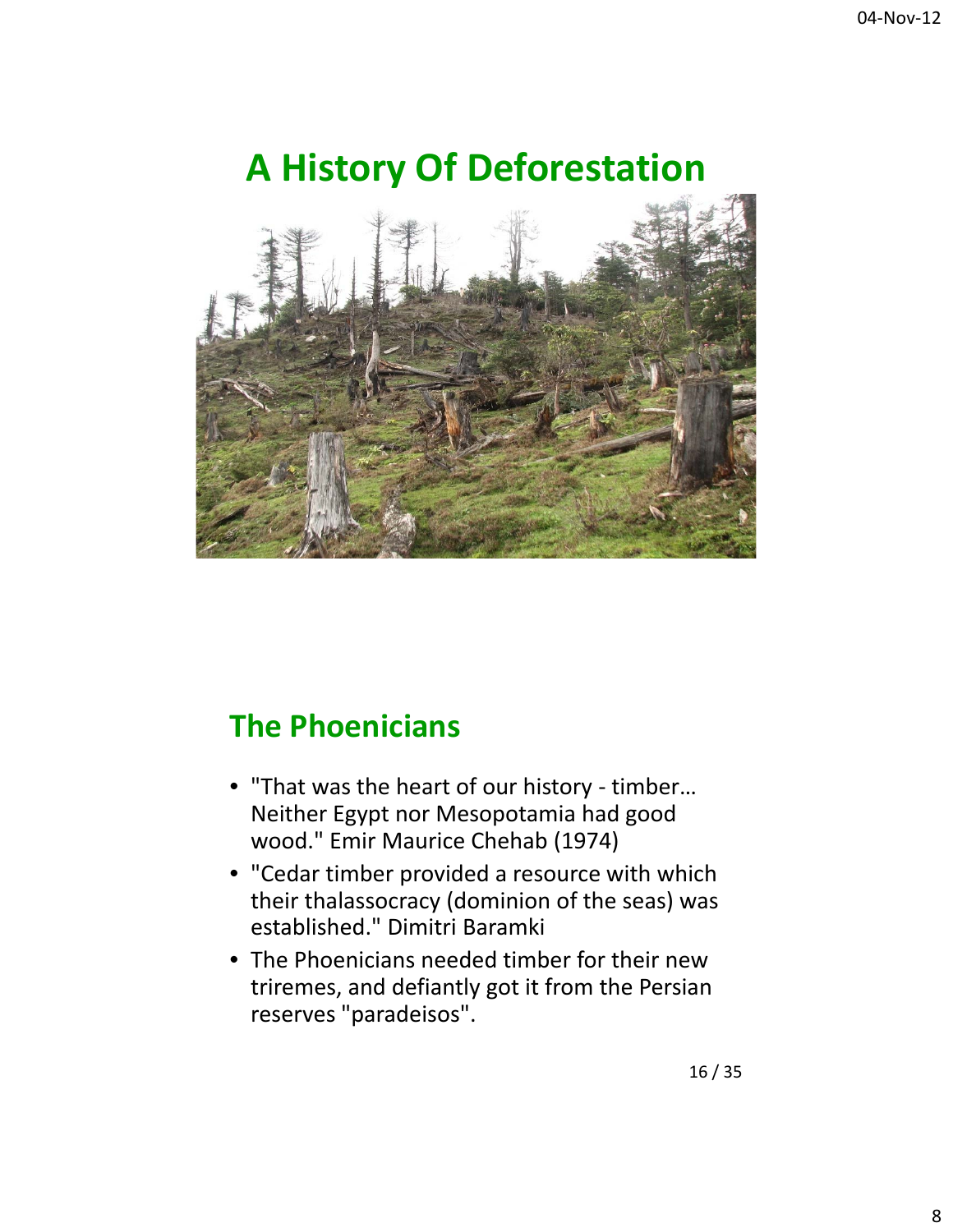# **The Egyptians**

- Timber governed their foreign policy in the eastern Mediterranean
- Vast quantities of cedar and pine timber towed from Byblos to Egypt (2800 B.C.)
- Overland trading was dangerous nomadic bandits of Sinai and Palestine
- Much of the timber Phoenicia exported to Egypt was done as a form of tribute

17 / 35

## **Sumerians and the Epic of Gilgamesh**

- On his knees, with Gilgamesh's sword at his throat, Humbaba begs for his life
- The mythic battle between Gilgamesh [the consumer] and Humbaba [the conservationist] has been repeated in every generation, to satisfy civilization's appetite
- It is the oldest conflict on the planet, and includes rivers, aquifers, mountains, tundra, the ozone layer, countless species and our own genetic make up
- In destroying nature, we are cannibalizing our very life‐source just as the Sumerians did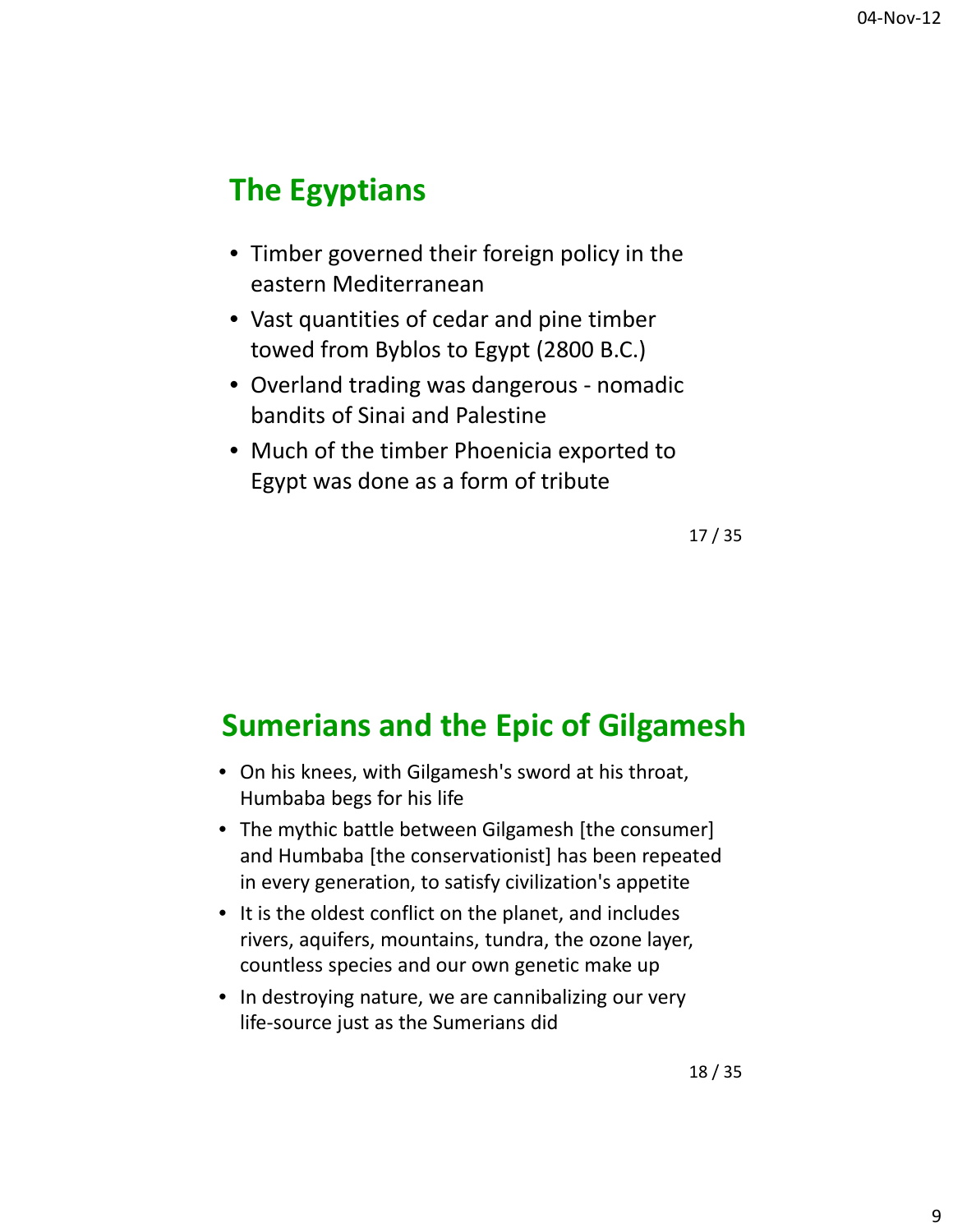## **The Assyrians**

"With my chariots I have gone up to the heights of the mountains to the far recesses of Lebanon, I felled its tallest cedars (erez). Its choicest beros (pines), I came to its remotest height. Its densest forest, I dug wells and drank up waters. And I dried up with the sole of my foot all the streams…"

- These forests are primarily a military objective
- Today war is still about resources

19 / 35

## **The Babylonians**

- Nebuchadnezzar carved his inscriptions on the rocky walls of Nahr el‐Kelb in the year 587 B.C. and on stelae in the Wadi el‐Barissa in the Hermel
- In the Wadi el-Barissa carvings, the Babylonian king faces a Cedar of Lebanon
- What no former king had done (I achieved): I cut through steep mountains, I split rocks, opened passages and carried to Marduk, my king, mighty cedars, high and strong, of precious beauty and of excellent dark quality, the abundant yield of the Lebanon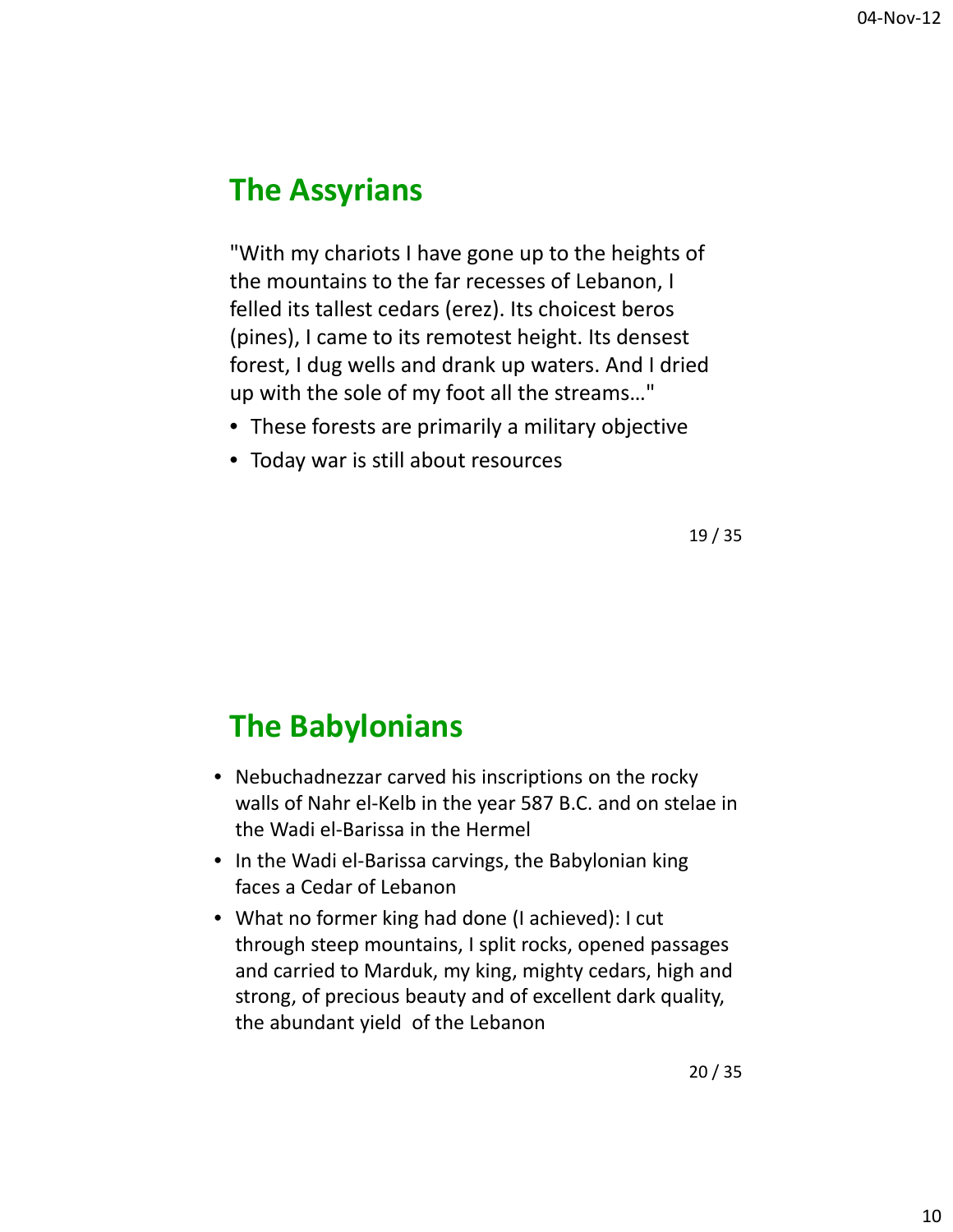# **Solomon and the Temple**

- King Solomon contacted King Hiram of Tyre for help
- "And Hiram sent to Solomon saying: "I have heard what you have sent to me; I shall do all your desire for timbers of cedars (arazim) and timbers of junipers (berosim)."
- Solomon's reign like that of Gilgamesh ‐ a lust after the cedar's hardwood
- How wise was Solomon? He did not show wisdom in conservation
- "King Solomon gave Hiram 20 cities in Galilee."
- How pleased was Ahiram? Not at all and called them cabul (dirty)

21 / 35

#### **The Persians**

- Persian control of the Phoenician ports provided the means of assembling a navy for use against their enemies the Greeks
- "I am Darius the Great King, King of Kings, King of countries, king in this earth… The Cedar timber, this ‐ a mountain by name Lebanon ‐ from there it was brought. Persian
- 22 / 35 • Darius' successor Xerxes is supposed to have built 1200 warships in 483‐480 B.C. preparing for the Greek campaign, among other places in Phoenicia and Cyprus.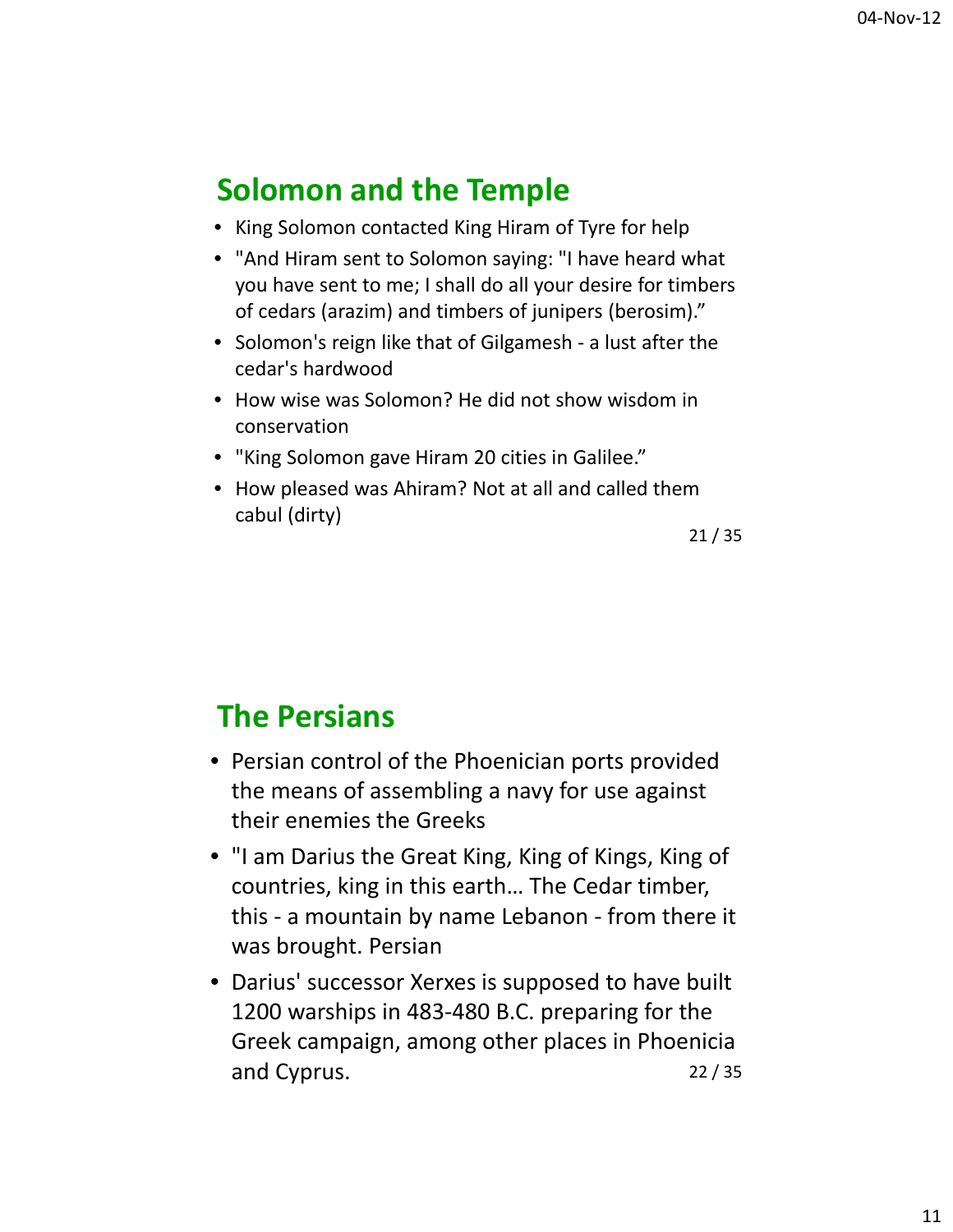#### **Alexander the Great**

- The forests of Lebanon not totally denuded at the time of Alexander the Great 4th century
- Ptolemy I of Egypt inherited Alexander's fleet
- Antigonus to built his own large fleet using 8000 lumbermen &1000 wagons
- This launched the greatest naval arms race in ancient history

23 / 35

#### **The Romans and Emperor Hadrian**

- Found bigger trees farther east and north and built roads
- Most if not all these forest stones (100-200) were installed during Emperor Hadrian's rule
- IMP HAD AUG D F S A G IV C P
- IMP(eratoris) HAD(riani) AUG(usti) D(e) F(initio) S(ilvarum) A(rborum) G(enera) IV C(etera) P(rivata)
- 24 / 35 • Boundary of the forests of Emperor Hadrian Augustus: 4 species. Remaining species are private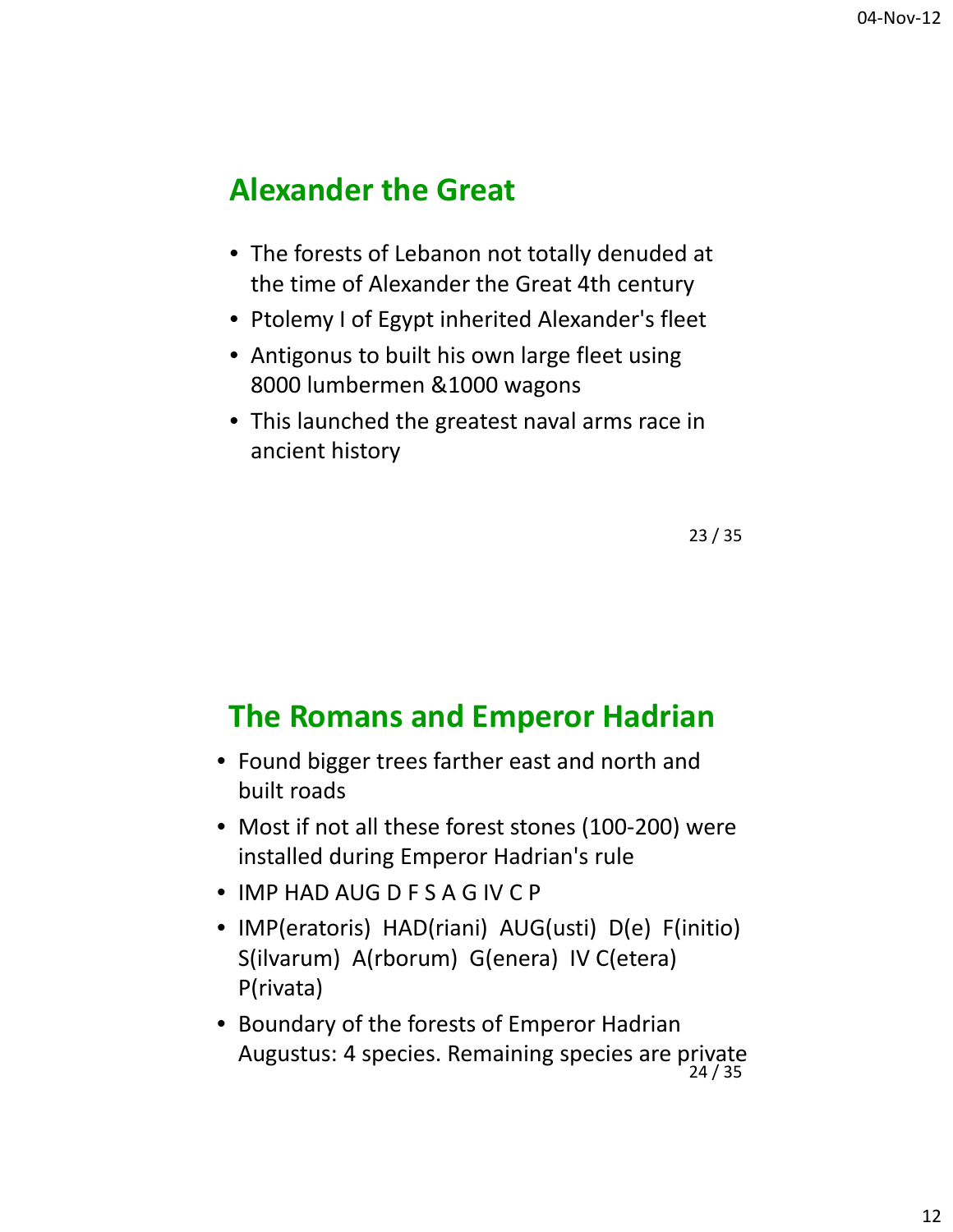## **The Arabs**

- Muawiyah decided to build his own navy
- The forests of Lebanon provided the necessary timber
- He charged the shipbuilders of Acre, Tyre and Tripoli to build and man the ships
- Muawiyah embarked with his wife to inaugurate the fleet (647 A.D.)
- 1700 galleys commanded by Lebanese and Syrians mainly **Christians**
- Cyprus was occupied in 649 A.D., Rhodes in 654 A.D., annihilated Byzantine forces

25 / 35

#### **The Ottomans**

- The Ottoman Turks introduced goats after they conquered Syria and Lebanon in 1514
- To provide fuel for their Hijaz railway in 1914 to 1918 deforested all of the cedar areas
- The Kamou'a forest had healthy stands of iron oak, cedar, fir and juniper.
- It was severely logged during WWI by the British forces for the Orient Express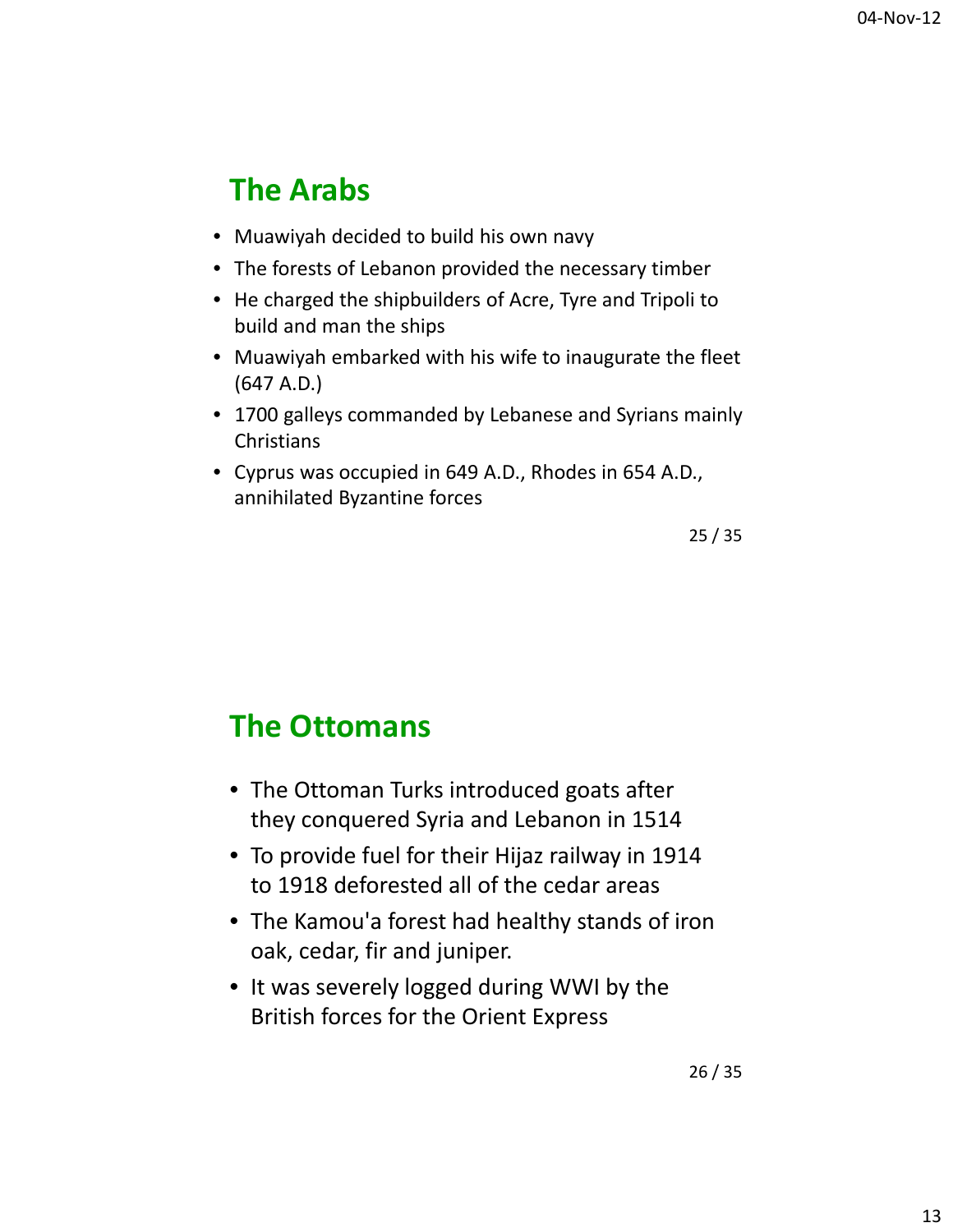# **Some Travelers' Tales (Slide 1/3)**

- Many American, British, French, German, and other European travelers visited cedars
- They were all taken to only one cedar grove in Bsharre
- Pierre Belon (16th) (Frenchman) "the Maronites or the monks acting as guides"
- Leonhart Rauwolff (16th) (German) "looked for young trees but could find none"
- John Lewis Burkhardt (19th) (English) "I counted 11‐12, trunks covered with names"

27 / 35

# **Some Travelers' Tales (Slide 2/3)**

- John Madox (19th) (English) "cut my name on it finding it would yield to my knife"
- Sir Frederick Henniker (19th) (English) "a clump of trees considerable only by name"
- Alphonse de Lamartine (19th) (French) carved his name on a tree
- Lord Lindsay (19th) (English) "do not think we were sacrilegious enough to wound these glorious trees ‐ I would soon have cut my name on the wall of a church."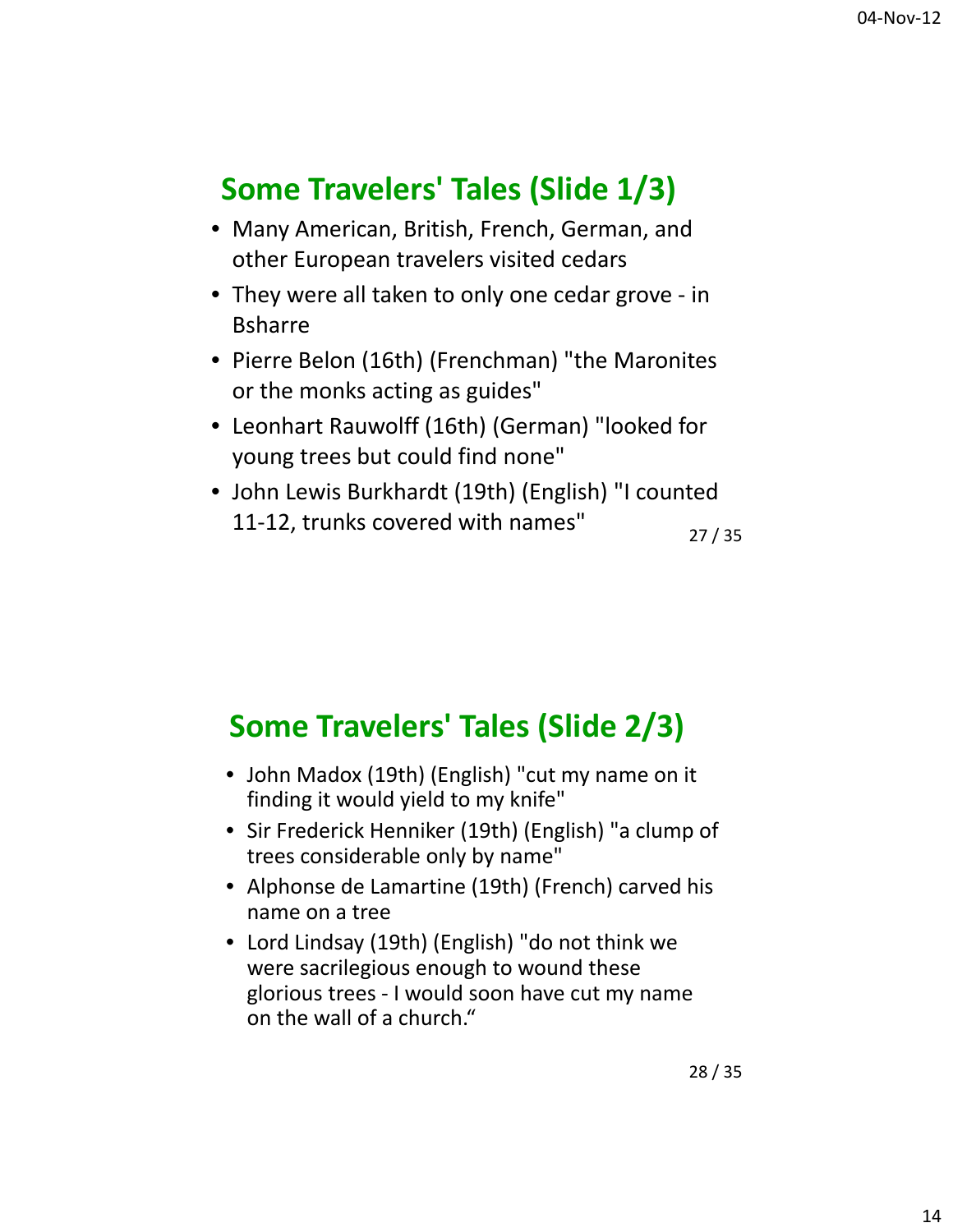#### **Some Travelers' Tales (Slide 3/3)**

- Henry Baker Tristram (19th) (English) "Besides Kadisha, described by every traveler, there are many other groves, clumps, and whole tracts of Cedar forest in Lebanon."
- Sir Richard Burton (19th) (English) "none of us fell into the usual ecstacies before these exaggerated Christmas trees. Badly‐clad, ill‐conditioned, unpicturesque, except from above"
- 29 / 35 • S. R. Oliver (19th) (English) "The wall that encircles part of the grove, is the successor of one originally built in the 19th century entirely at the personal expense of Queen Victoria"

#### **A Future of Conservation**

- It took humanity about 5,000 years to nearly destroy the grand cedar forests
- Hopefully it will not take another 5,000 years to restore them
- Large cedar forests (500 ha+) Shouf, Tannourine‐ Hadath Al Jibbe and Seer Al Dhinniya
- Medium forests (100-300 ha) Sweisse, and Qammoua.
- Small stands (less than 50 ha) include Ain Mraaj, Al Najas, Bsharre, Jaje, Dahr Al Arz, Jiwar Al Abhal, Maaser Al Shouf, and Jabal Niha.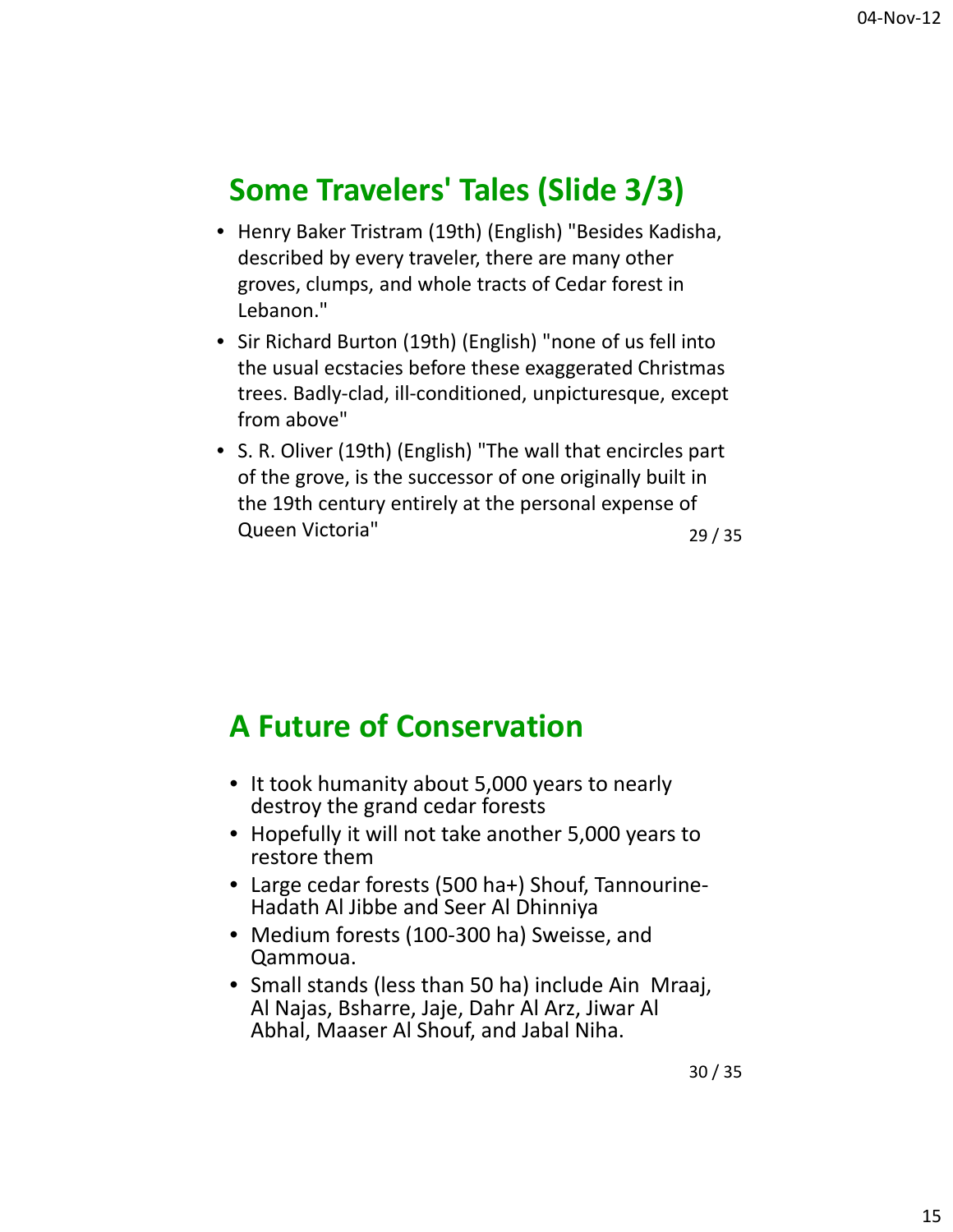#### **The Protected Areas Project**

- Early 1990s a small group of concerned citizens, NGOs, and scientists began to defend conservation as an integral part of development
- The IUCN consultant faced an enormous task after 17 years of civil war
- Many of its decision makers still conducted business with a battle mentality
- MOE insisted funds to go to protected areas in the north "where the cedars grow"
- When the consultant told them that cedars also grow in the Shouf ‐ they were offended

31 / 35

#### **Lessons Learned During the PAP**

- 1) Humans are the main threat to cedar forests
- 2) Some serious diseases that threaten cedar forests
- 3) Most forest fires are caused deliberately by humans
- 4) Planting trees is not the only solution to Lebanon's landscape
- 5) Plants and animals need effective legal protection or they will perish
- 6) Hunting in Lebanon is not a sport ‐ it is a massacre
- 7) Financing the protection of cedar forests is shamefully inadequate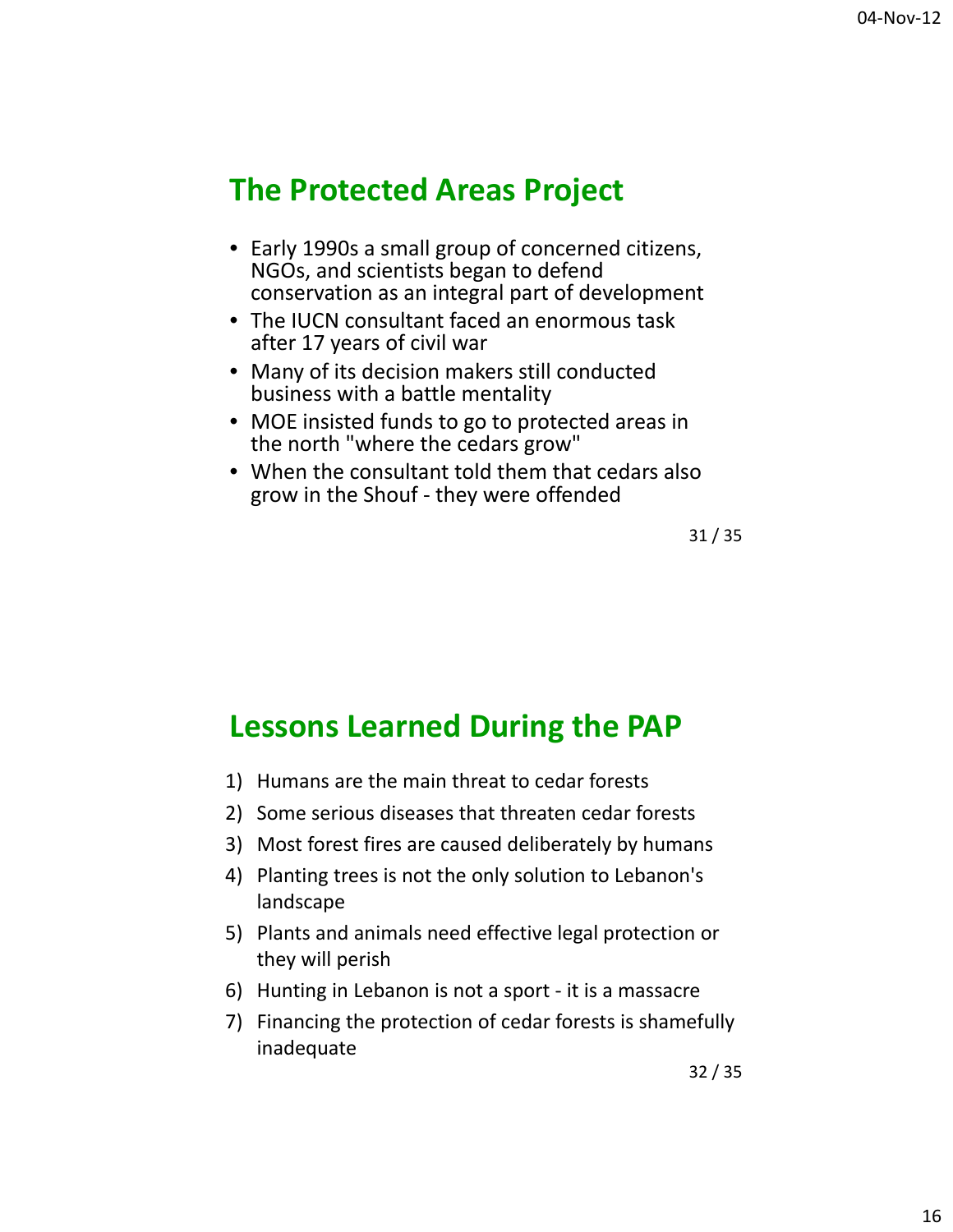#### **The Shouf Biosphere Reserve A Success Story**

- All cedar forests are important no matter their size, location, or which God planted them
- The only difference is how well they are being protected by the people around them
- 22 villages are home to over 70,000 people living around the core zone of the reserve
- Their involvement attracted the attention of UNESCO ‐ in July 2005 declared the SBR

33 / 35

#### **The Shouf Biosphere Reserve A Success Story (Continued)**

- The SBR manages an extensive area, conserves its biodiversity, trains numerous staff, attracts generous funding, encourages rural tourism, markets local products, and promotes environmental education
- A source of national pride